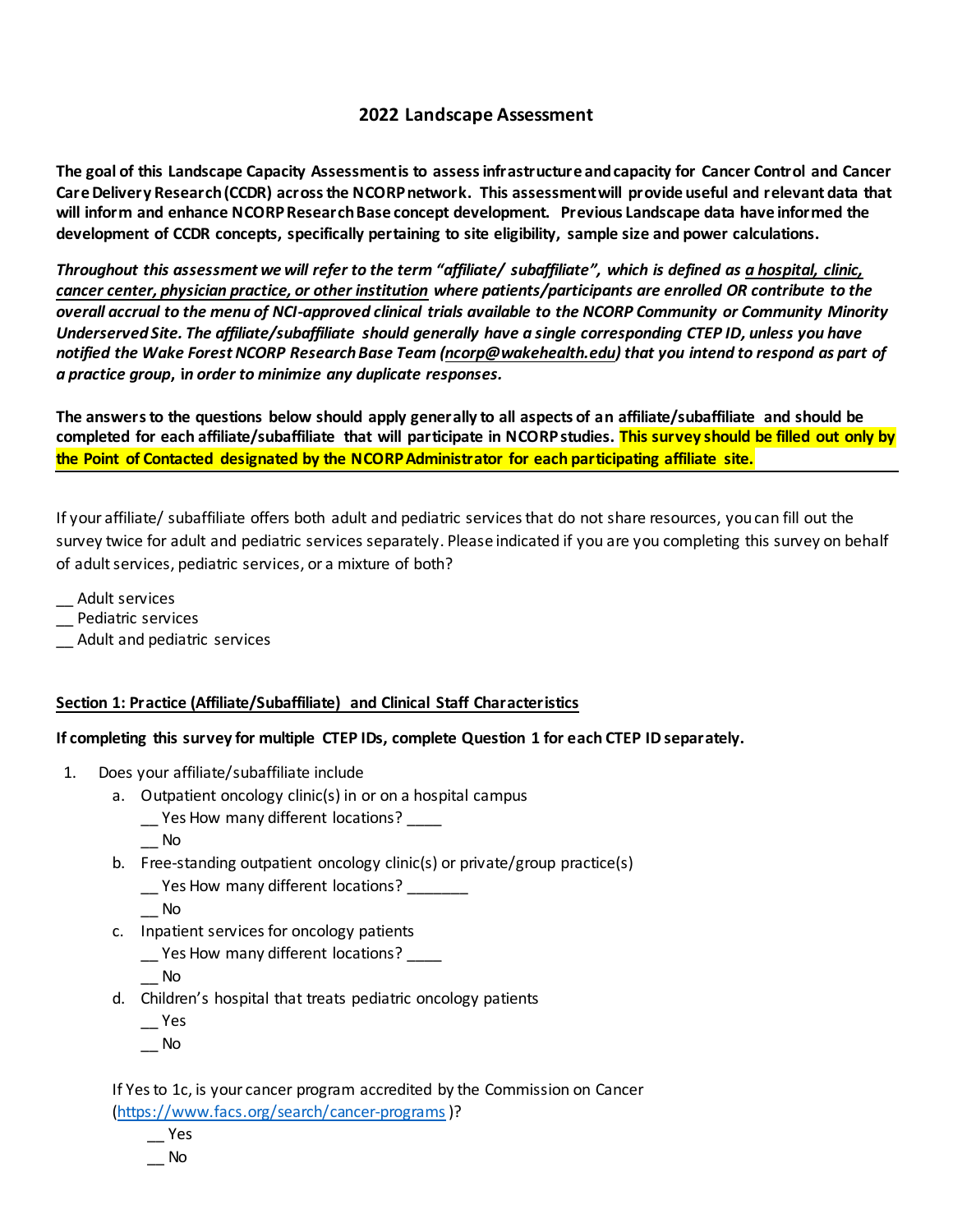If yes to 1c, is your cancer program a designated Critical Access hospital (as designated by CMS:

[https://www.flexmonitoring.org/critical-access-hospital-locations-list;](https://www.flexmonitoring.org/critical-access-hospital-locations-list)

[https://www.cms.gov/Outreach-and-Education/Medicare-](https://www.cms.gov/Outreach-and-Education/Medicare-%20%20%20%20%20%20%20%20Learning-Network-MLN/MLNProducts/downloads/CritAccessHospfctsht.pdf) 

 [Learning-Network-MLN/MLNProducts/downloads/CritAccessHospfctsht.pdf](https://www.cms.gov/Outreach-and-Education/Medicare-%20%20%20%20%20%20%20%20Learning-Network-MLN/MLNProducts/downloads/CritAccessHospfctsht.pdf) )?

- \_\_ Yes
- \_\_ No
- 2. Which of these best describes the ownership of your affiliate/subaffiliate? (Please Select only one option)
	- Independently owned (i.e. single hospital or small regional network [up to three hospitals) or an independent clinic/physician practice]
	- \_\_ Hospital, clinic, or physician practice owned by a large regional/multi-state health system that does include a health plan
	- \_\_ Hospital, clinic, or physician practice owned by a large regional/multi-state health system that does not include a health plan
	- \_\_ HMO/Payer owned
	- \_\_ Publicly owned (e.g. state, county, city)
	- \_\_ University owned
	- \_\_ Other, please specify: \_\_\_\_\_\_\_\_\_\_\_\_\_\_\_\_\_\_\_\_\_\_\_\_\_\_\_\_\_\_\_\_\_
- 3. Does your affiliate/subaffiliate participate in the Center for Medicare and Medicaid Services Oncology Care Model (OCM) (List available here:<https://innovation.cms.gov/innovation-models/oncology-care>?
	- $-$  Yes \_\_ No
- 4. Consider which oncology providers are available at your affiliate/subaffiliate and the number of providers. If you are reporting as a practice group, the numbers reported below should reflect total providers at your affiliates/ subaffiliates across all included CTEP IDs in your group.
	- a. Does your affiliate/subaffiliate have Medical Oncology providers?
		- \_\_ Yes \_\_ No

If yes to 4a, Please provide the estimated number of Medical Oncology providers (whole number):

How many of the medical oncologists (whole number) also meet the following criteria?

Are fellowship trained in Geriatric Oncology

Provide care for pediatric oncology patients (in addition to adult patients)

Is Medical Oncology available to recruit patients for participation in NCORP studies?

- \_\_ Yes
- $\overline{\phantom{a}}$  No
- \_\_ Unsure
- b. Does your affiliate/subaffiliate have Neuro-Oncology providers?
	- \_\_ Yes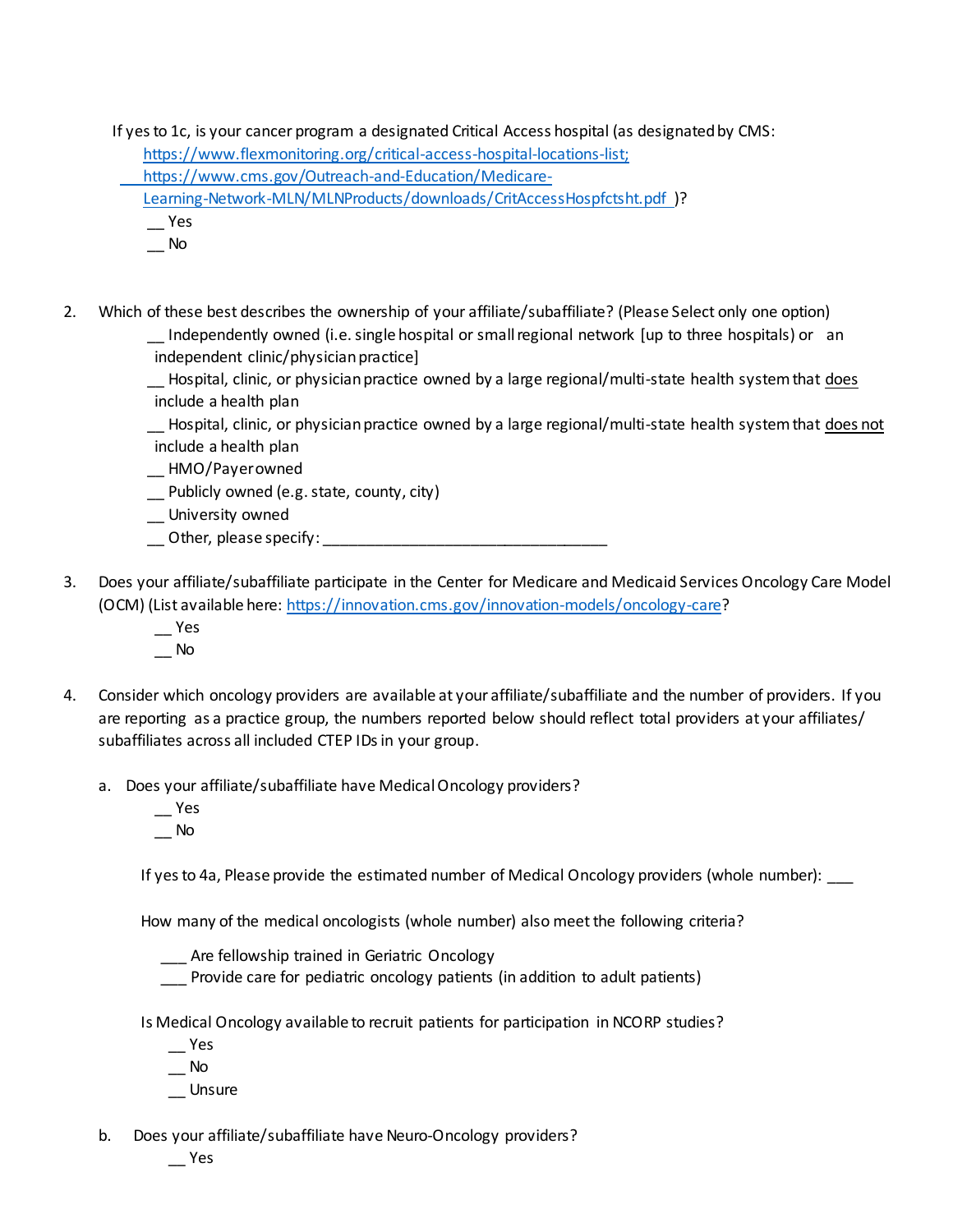\_\_ No

If yesto 4b, Please provide the estimated number of Neuro-Oncology providers (whole number, fellowship trained and/or surgeons primarily focused on cancer): \_\_

How many of the Neuro-Oncologists (whole number) also meet the following criteria?

\_\_\_ Perform surgeries

Is Neuro-Oncology available to recruit patients for participation in NCORP studies?

- \_\_ Yes  $\overline{\phantom{0}}$  No
- \_\_ Unsure

c. Does your affiliate/subaffiliate have Orthopedic Surgical Oncology providers?

- \_\_ Yes
- $\overline{\phantom{0}}$  No
- \_\_ Unsure

If yes to 4c, Please provide the estimated number of Orthopedic Surgical Oncology providers (whole number, fellowship trained and/or surgeons primarily focused on cancer):

Is Orthopedic Surgical Oncology available to recruit patients for participation in NCORP studies?

- \_\_ Yes
- \_\_ No
- \_\_ Unsure
- d. Does your affiliate/subaffiliate have General Surgery/ Surgical Oncology providers?
	- \_\_ Yes  $\overline{\phantom{a}}$  No

If yesto 4d, Please provide the estimated number of General Surgery/ Surgical Oncology providers (whole number): \_\_

Is General Surgery/ Surgical Oncology available to recruit patients for participation in NCORP studies?

- $\overline{\phantom{a}}$  Yes
- $\equiv$  No \_\_ Unsure
- e. Does your affiliate/subaffiliate have Radiation Oncology providers?
	- \_\_ Yes
	- $\overline{\phantom{0}}$  No

If yes to 4e, Please provide the estimated number of Radiation Oncology providers (whole number): \_\_

Is Radiation Oncology available to recruit patients for participation in NCORP studies?

\_\_ Yes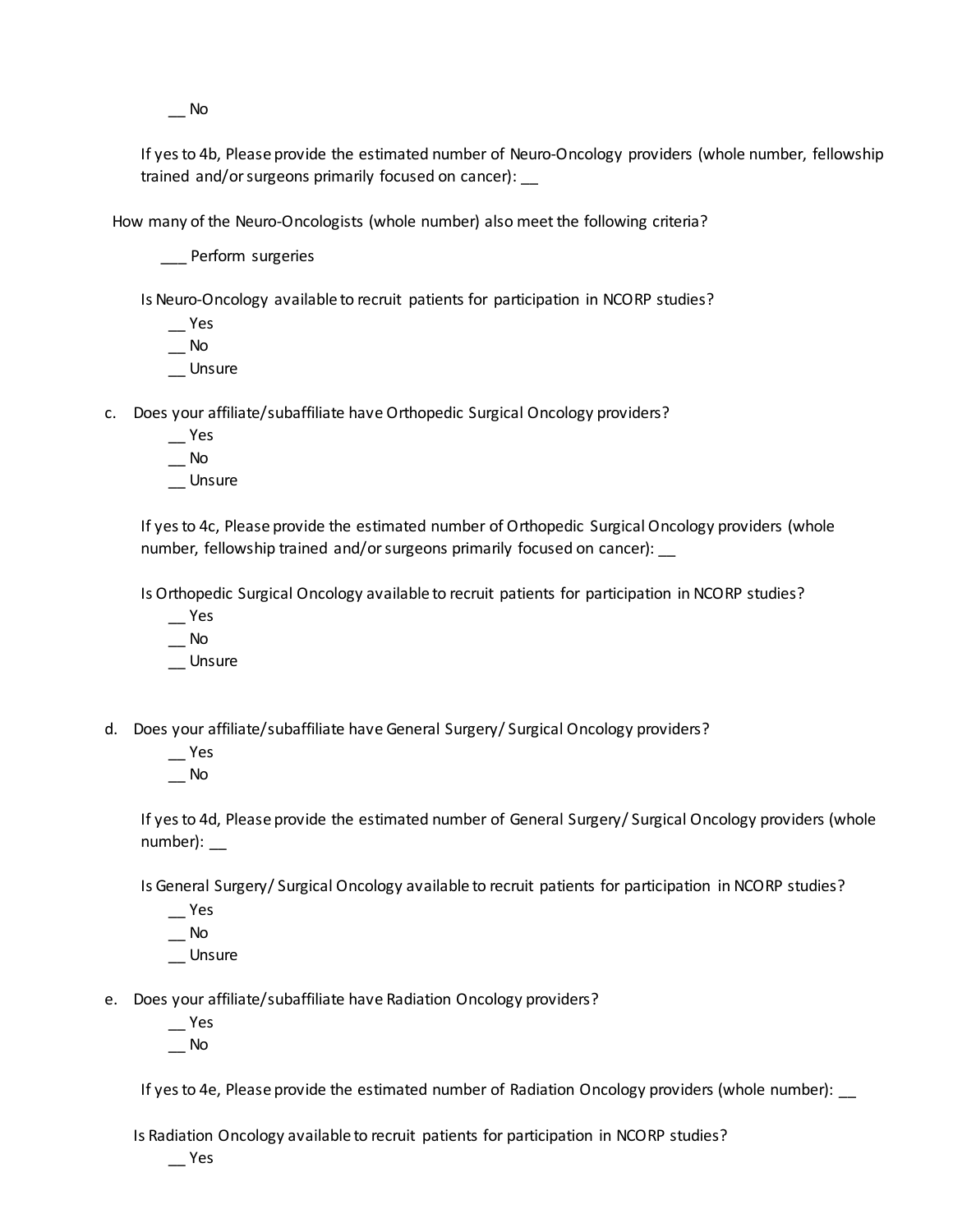$\equiv$  No \_\_ Unsure

- f. Does your affiliate/subaffiliate have Gynecology Oncology providers?
	- \_\_ Yes
	- $\overline{\phantom{a}}$  No

If yesto 4f, Please provide the estimated number of Gynecology Oncology providers (whole number, fellowship trained only):

Is Gynecology Oncology available to recruit patients for participation in NCORP studies?

 $\equiv$ Yes

 $\equiv$  No

\_\_ Unsure

g. Does your affiliate/subaffiliate have Uro-Oncology providers?

- $\overline{\phantom{a}}$  Yes
- $\equiv$  No

If yes to 4g, Please provide the estimated number of Uro-Oncology providers (whole number): \_

How many of the Uro-Oncologists (whole number) also meet the following criteria?

\_\_\_ Perform surgeries

Is Uro-Oncology available to recruit patients for participation in NCORP studies?

- \_\_ Yes
- \_\_ No
- \_\_ Unsure
- h. Does your affiliate/subaffiliate have Pediatric Oncology providers (fellowship trained in Pediatric Oncology) \_\_ Yes
	- $\overline{\phantom{a}}$  No

If yes to 4h, Please provide the estimated number of Pediatric Oncology providers (whole number): \_

Is Pediatric Oncology available to recruit patients for participation in NCORP studies?

- $\overline{\phantom{a}}$  Yes  $\overline{\phantom{0}}$  No
- \_\_ Unsure
- i. Does your affiliate/subaffiliate have a General Survivorship clinic(s)?
	- \_\_ Yes
	- $\overline{\phantom{0}}$  No

 $\overline{\phantom{a}}$ 

If yesto 4i, Please provide the estimated number of providers practicing in the General Survivorship clinic: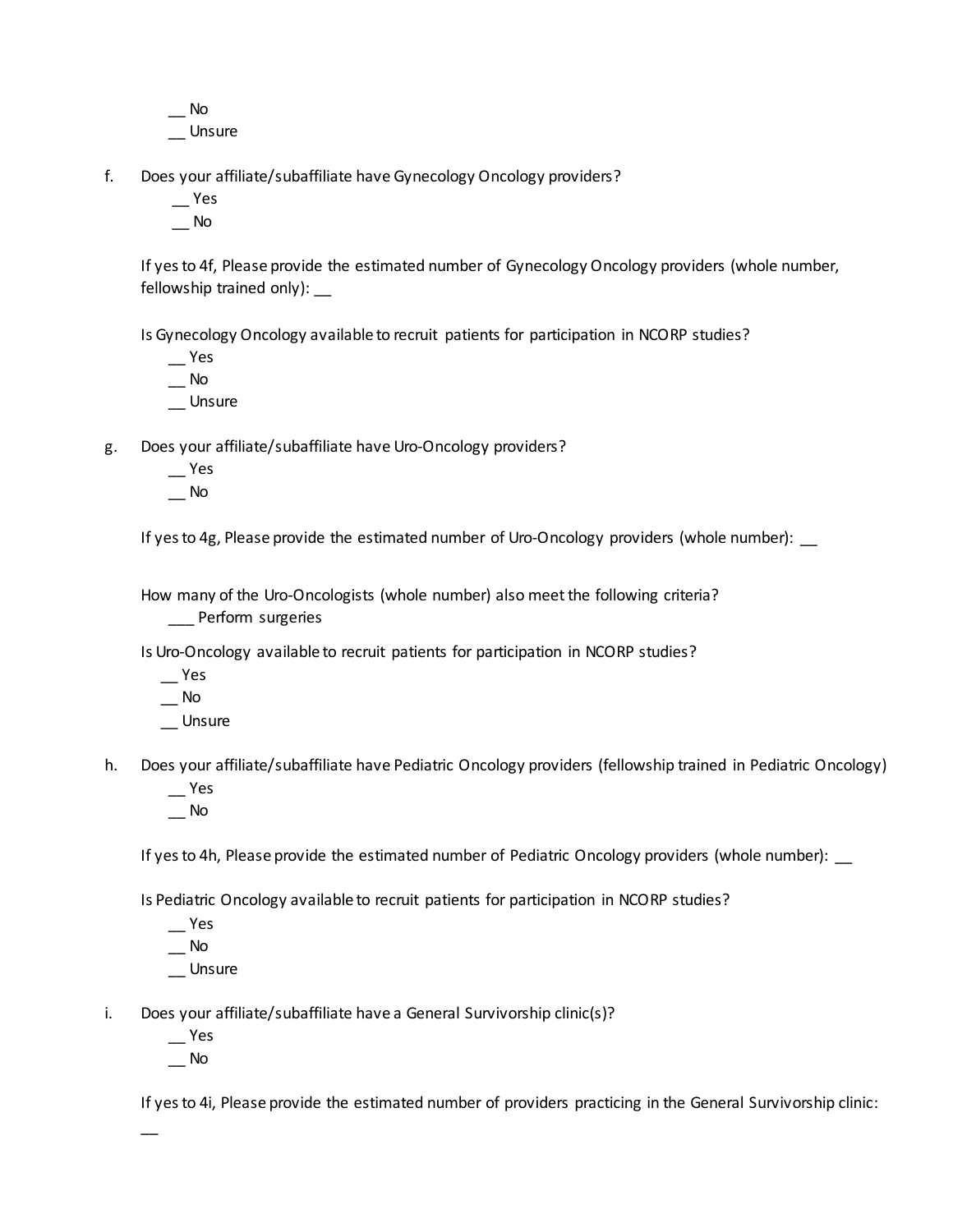Is the General Survivorship clinic available to recruit patients for participation in NCORP studies?

- \_\_ Yes  $\equiv$  No \_\_ Unsure
- 5. Does your affiliate/subaffiliate utilize Advanced Practice Providers (APPs) for oncology patient clinical care activities?
	- $\equiv$  Yes \_\_ No
	- a. If yes to 5, How many of each specialty below are in your practice? (Please use whole numbers for all responses)
		- \_\_\_ Nurse Practioners (NP)
		- \_\_\_ Physician Assistants (PA)
		- \_\_\_ Clinical Nurse Specialists
		- \_\_\_ Other, please specify: \_\_\_\_\_\_\_
- 6. Are the APPs in your practice involved in any oncology clinical research activities?
	- \_\_ Yes
	- $\equiv$  No
	- a. If yes to 6, please select all of the oncology clinical research activities they are currently involved in:
		- \_\_\_ Screen patients/participants
		- \_\_\_ Present/explain clinical trials to patients/participants
		- \_\_\_ Consent patients/participants
		- \_\_\_ Assist with coordination of patients on trials
		- \_\_\_ Provide clinical care and documenting care in the medical record
			- for patients enrolled on clinical trials
		- \_\_\_ Order/ prescribe investigational drug
		- \_\_\_ Serve as the enrolling investigator
		- \_\_\_ Serve as the site PI
		- \_\_\_ Participate in clinical trial development
		- \_\_\_ Participate in institutional clinical oversight activities such as selection
			- of trials to activate, oversight of clinical trial conduct, IRB activities, etc.
		- \_\_\_Other, please specify: \_\_\_\_\_\_\_\_\_\_\_\_\_\_

### **Section 2. Health Information Technology**

- 7. Does your affiliate/subaffiliate include an Information Technology (IT) Department (i.e., a department that establishes, monitors, and maintains information technology systems and services)?
	- \_\_Yes \_\_No
	- a. If yes to 7, please indicate how the IT services are offered
		- \_\_\_ Onsite
		- \_\_\_ Referral to an outside independent IT contractor
		- \_\_\_ Combination of onsite and referral to an outside independent IT contractor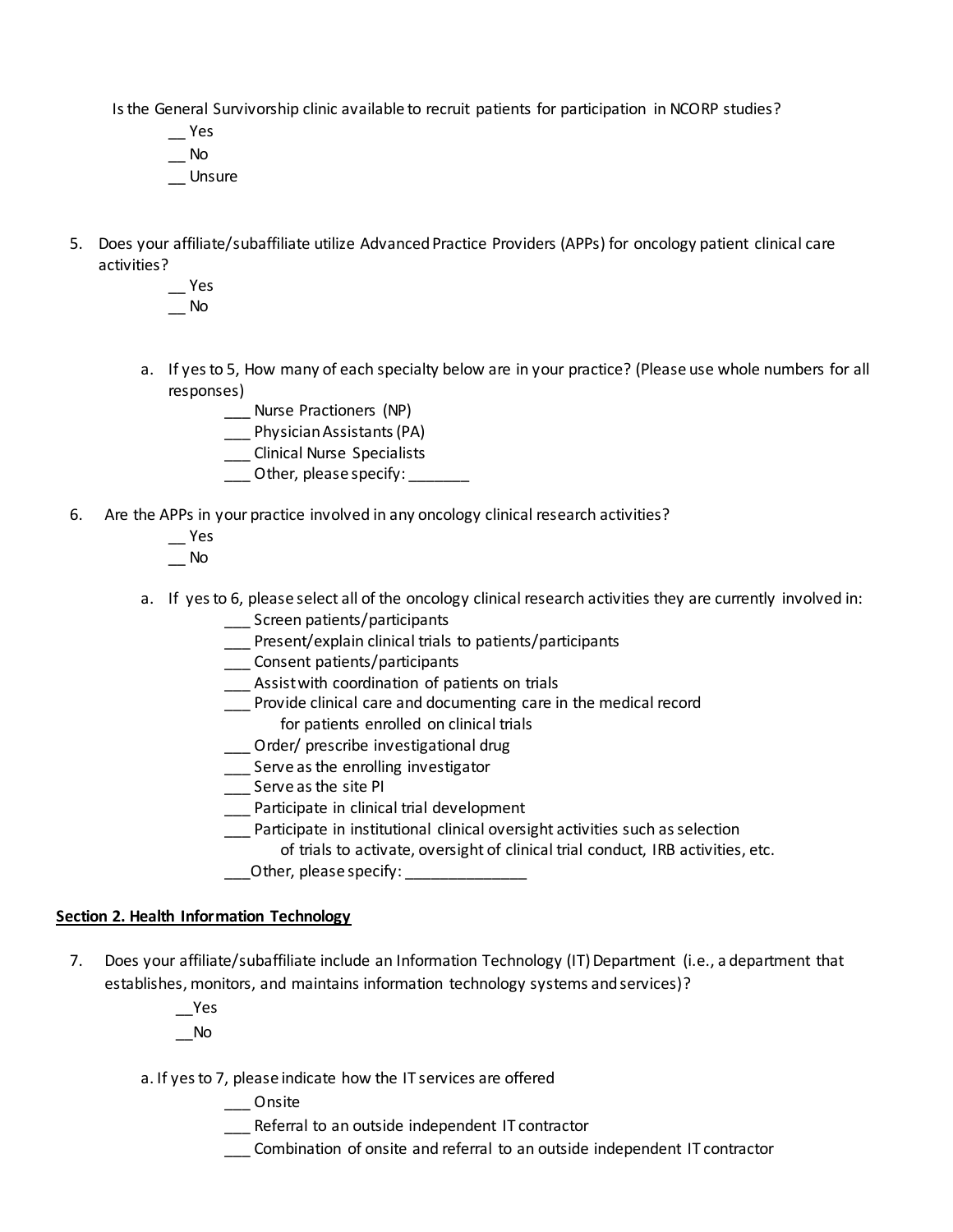Other, please specify:

- 8. Does your affiliate/subaffiliate have IT personnel to add assessment and/or education tools for research purposes in the electronic health record (EHR) in which oncology patients are recorded?
	- \_\_ Yes
	- $\overline{\phantom{0}}$  No
	- \_\_ Unsure
- 9. *Inpatient EHR:* Does your organization have an inpatient EHR in which oncology patient data are recorded?
	- \_\_ Yes
	- $\equiv$  No

\_\_ NA, no inpatient services offered

| Inpatient EHR vendor #1 | (See REDCap for options) |
|-------------------------|--------------------------|
| Inpatient EHR vendor #2 | (See REDCap for options) |
| Inpatient EHR vendor #3 | (See REDCap for options) |
| Inpatient EHR vendor #4 | (See REDCap for options) |

- a. Are you planning on implementing a new inpatient EHR system in the next 2 years? \_\_ Yes If Yes, which system? \_\_\_\_\_\_\_\_\_\_\_\_\_\_\_\_\_\_\_\_\_\_\_\_\_\_\_\_\_\_\_\_\_\_ (Make drop down list) \_\_ No
- 10. **Outpatient EHR**: Does your organization have an outpatient EHR in which oncology patient data are recorded? \_\_ Yes
	- $\equiv$  No
	- \_\_ NA. No outpatient services offered

| Outpatient EHR vendor #1 | (See REDCap for options) |
|--------------------------|--------------------------|
| Outpatient EHR vendor #2 | (See REDCap for options) |
| Outpatient EHR vendor #3 | (See REDCap for options) |
| Outpatient EHR vendor #4 | (See REDCap for options) |

- a. Are you planning on implementing a new outpatient EHR system in the next 2 years? \_\_ Yes, If Yes, which system? \_\_\_\_\_\_\_\_\_\_\_\_\_\_\_\_\_\_\_\_\_\_\_\_\_\_\_\_\_\_\_\_\_\_ (Will be drop down list)  $\overline{\phantom{0}}$  No
- 11. *Patient Portal*: Does your organization have a patient portal?
	- \_\_ Yes  $\overline{\phantom{a}}$  No

| Patient portal vendor #1 | (See REDCap for options) |
|--------------------------|--------------------------|
| Patient portal vendor #2 | (See REDCap for options) |

- a. Are you planning on implementing a new patient portal system in the next 2 years? \_\_ Yes If Yes, which system? \_\_\_\_\_\_\_\_\_\_\_\_\_\_\_\_\_\_\_\_\_\_\_\_\_\_\_\_\_\_\_\_\_\_ (Make drop down list)
	- $\overline{\phantom{a}}$  No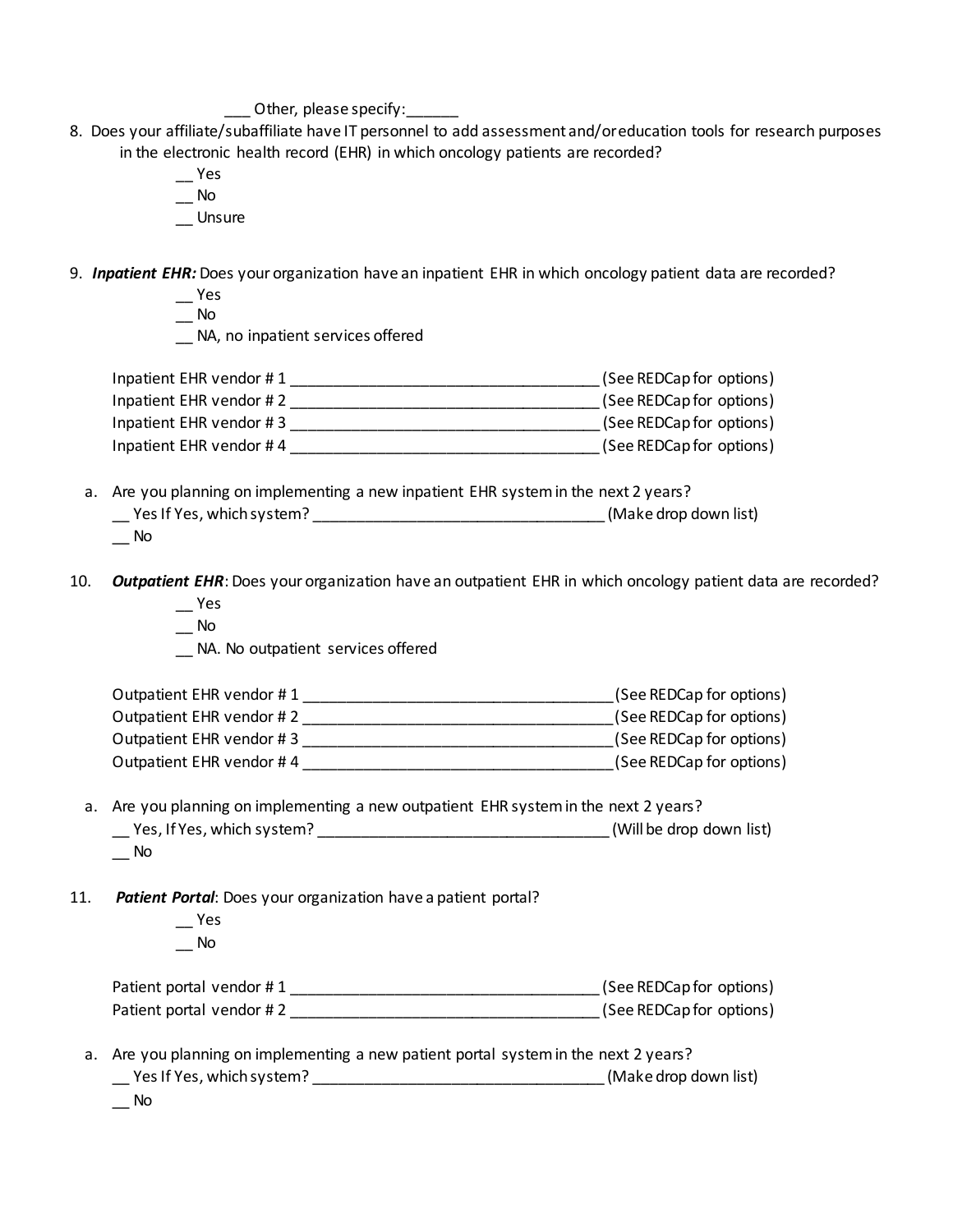- 12. Which of the following technologies does your affiliate/subaffiliate routinely use to communicate with oncology patients for clinical care? (Select all that apply)
	- \_\_ Messaging through patient portal
	- \_\_ Email
	- $\overline{\phantom{a}}$  Text
	- \_\_ Videoconferencing
	- \_\_ Other, please specify: \_\_\_\_\_\_\_\_\_\_\_\_\_\_\_\_\_\_
- 13. Which of the following technologies are available at your affiliate/subaffiliate to communicate with oncology patients for research purposes? (Select all that apply)
	- \_\_ Messaging through patient portal
	- \_\_ Email
	- $\overline{\phantom{a}}$  Text
	- \_\_ Videoconferencing
	- \_\_ Other, please specify: \_\_\_\_\_\_\_\_\_\_\_\_\_\_\_\_\_\_\_\_\_\_

### *Information Reported in EHR*

- 14. Does your affiliate/subaffiliate routinely collect and record information about oncology patients' sexual orientation in the EHR (e.g., Straight or Heterosexual; Lesbian, Gay, or Homosexual; Bisexual)?
	- \_\_ Yes
	- $\overline{\phantom{a}}$  No
- 15. Does your affiliate/subaffiliate collect and record information in the EHR about oncology patients' gender identity in the EHR (e.g., Male; Female; Transgender)? This would be distinct from the standard male-female sex field.
	- \_\_ Yes  $\overline{\phantom{0}}$  No
- 16. Does your affiliate/subaffiliate provide access to a WiFi network for oncology patients in outpatient clinics?
	- \_\_ Yes, for all patients
	- \_\_ No, but planning is in progress
	- $\overline{\phantom{a}}$  No
- 17. Does your affiliate/subaffiliate provide oncology patient access to internet-abled devices (e.g., iPad, tablet computer) or kiosks in clinics for research or clinical use?
	- \_\_ Yes, only available while onsite
	- \_\_ Yes, only available for loan to take home
	- \_\_ Yes, both available while onsite and for loan to take home
	- \_\_ No, but planning is in progress
	- $\equiv$  No
	- Other, please specify:
- 18. How has telemedicine been used for oncology research purposes at your affiliate/subaffiliate? (Select all that apply)
	- \_\_Consent of research participants
	- \_\_Collection of patient reported outcomes or surveys
	- \_\_Collection of neurocognitive testing data
	- \_\_Collection of other types of biometric data (e.g., weight, blood pressure, or other)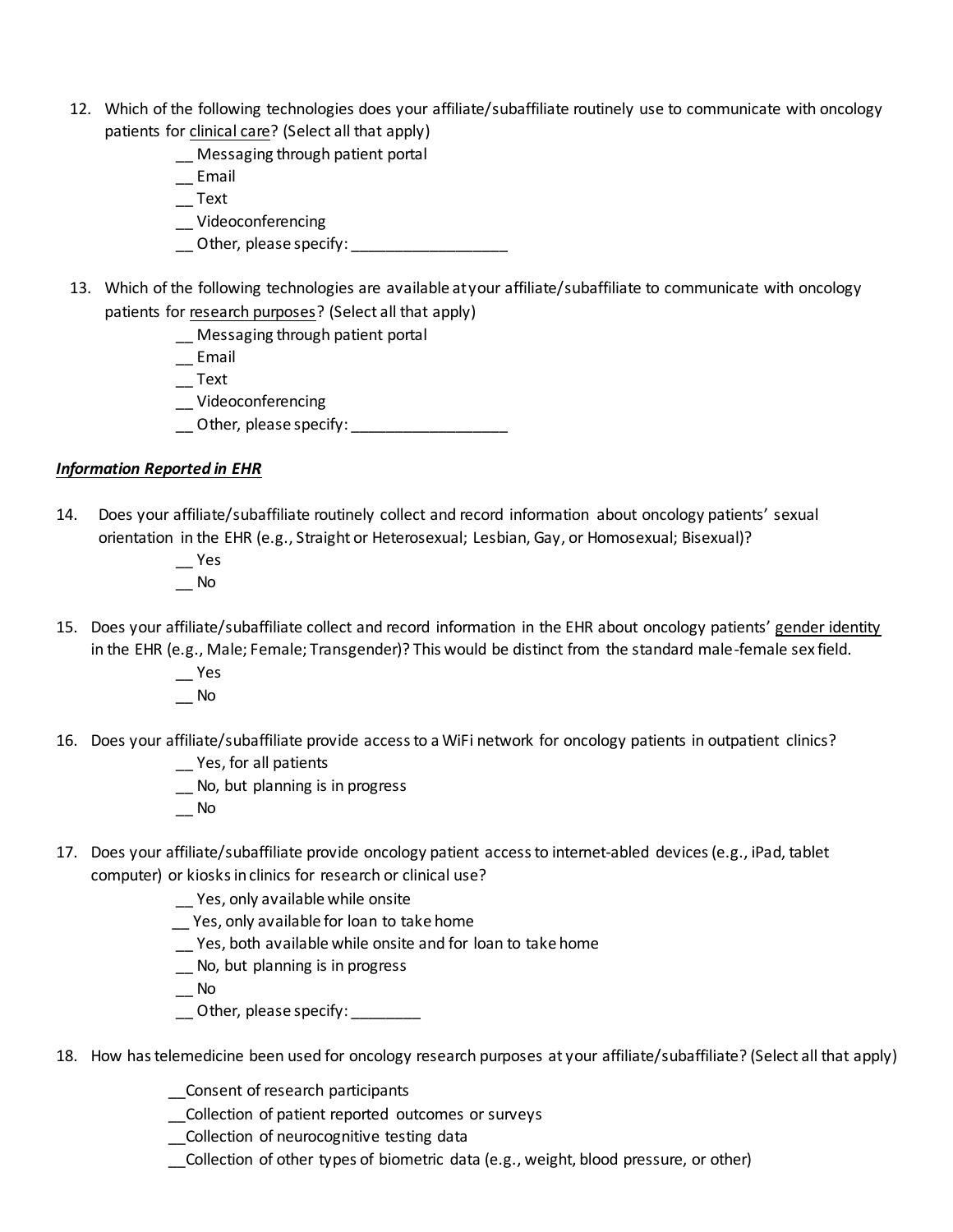- \_\_Delivery of behavioral interventions (e.g., coaching, counseling, or exercise)
- \_\_Delivery of health care interventions that involve the provision of health care (e.g., genetic
	- counseling, virtual visits with health care providers)
- \_\_Conducting interviews to collect qualitative data
- Other, please specify:
- Not Applicable. Telemedicine has not been used for oncology research purposes at my affiliate/ subaffiliate

### **Section 3. Cancer Care Delivery Services**

### *Patient Reported Outcomes and Distress Screening*

- 19. Does your affiliate/subaffiliate routinely screen for distress (e.g., evaluate symptoms of anxiety & depression or psychosocial wellbeing in general) in your oncology patients?
	- $\equiv$ Yes  $\overline{\phantom{0}}$  No
	- a. If Yes to 19, What instrument(s) are used? (Select all that apply):
		- \_\_ Generalized Anxiety Depression Scale (GAD-7)
		- \_\_ Hospital Anxiety and Depression Scale (HADS)
		- \_\_ Edmonton Symptom Assessment System (ESAS)
		- \_\_ NCCN Distress Thermometer
		- \_\_ Patient Health Questionnaire (PHQ)
		- \_\_ Psychosocial Assessment Tool (PAT) (pediatric only)
		- \_\_ Patient-Reported Outcomes Measurement Information System (PROMIS scale(s))
		- \_\_ Other, please specify: \_\_\_\_\_\_\_\_\_\_\_\_\_\_\_
	- b. If yes to 19, Are the distress screening data recorded in a discrete searchable field (e.g. drop down options, radio buttons, or summary score in a designated field) in the EHR?
		- \_\_ Yes
		- $\overline{\phantom{a}}$  No
		- \_\_ N/A (No EHR in use)
	- c. If yes to 19, What is (are) the primary strategy (ies) used by your affiliate/subaffiliate to manage oncology patients who screen positive for anxiety or depression on the distress screening instrument? (Select all that apply)
		- \_\_ Oncology provider assesses and manages patient
		- \_\_ Referral to on-site service (e.g., counselor/mental health professional)
		- \_\_ Referral to an outside counseling service/mental health professional
		- \_\_ Referral to primary care provider
		- \_\_ Other, please specify: \_\_\_\_\_\_\_\_\_\_\_\_\_
		- \_\_ N/A (No strategies are in place)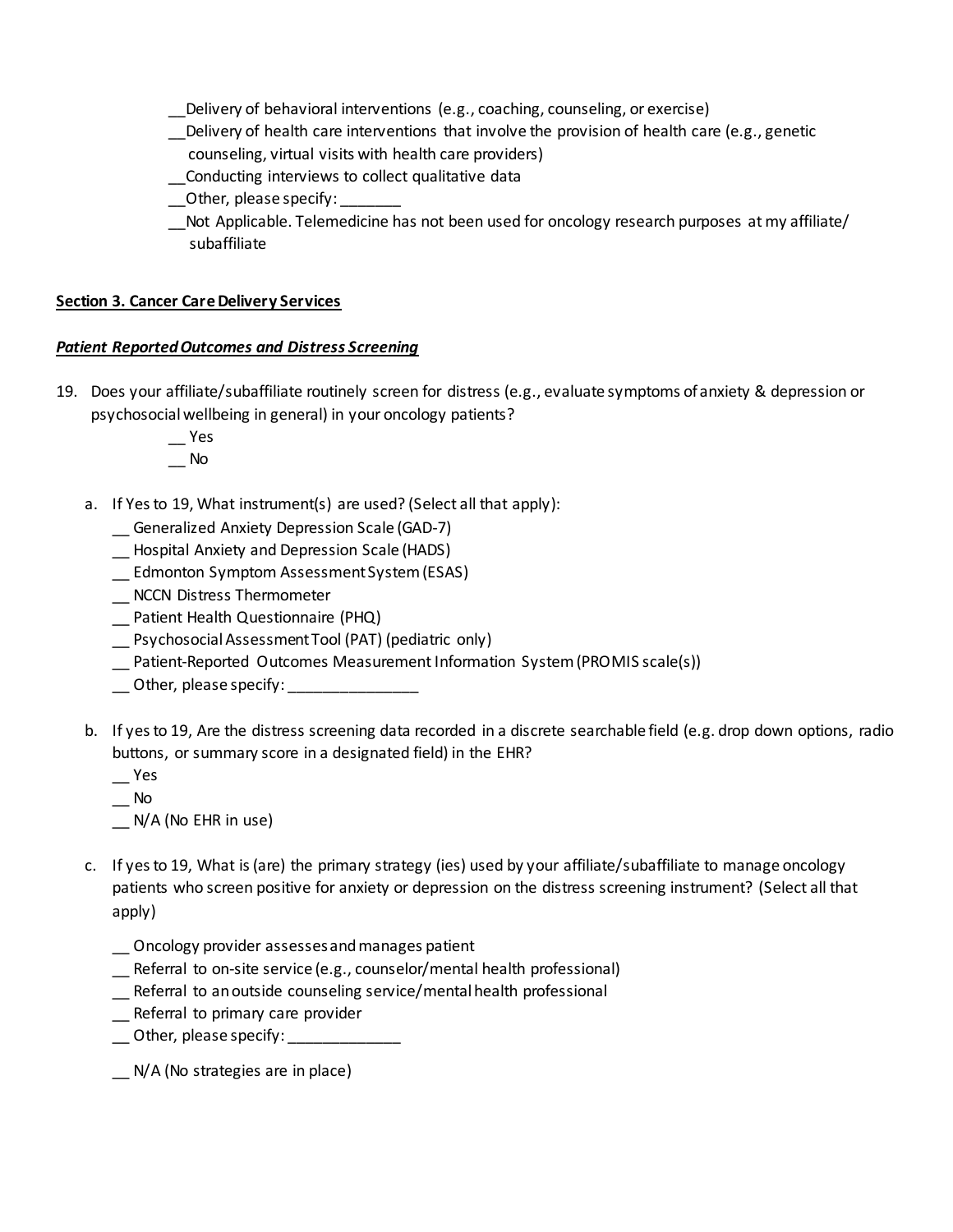- 20. Does your affiliate/subaffiliate routinely use any other Patient Reported Outcomes (PROs) (e.g., FACT, SF-36, PROMIS) to inform clinical care (not exclusively as part of specific research protocols) for oncology patients?
	- $\overline{\phantom{a}}$  Yes  $\sqrt{a}$  No
	- a. If Yesto 20, are the following PRO tools routinely used clinically (i.e. not exclusively for research)? (Select all that apply)
		- \_\_ FACT: Functional Assessment of Cancer Therapy
		- \_\_ EORTC: European Organization for Research and Treatment of Cancer
		- \_\_ SF-36: Short Form Survey
		- \_\_ MDASI: MD Anderson Symptom Inventory
		- \_\_ ESAS: Edmonton Symptom Assessment Scale
		- \_\_ PROMIS: Patient Reported Outcomes Measurement Information System
		- \_\_ Other single-item symptom severity rating (e.g., pain)
		- \_\_ Other, please specify: \_\_\_\_\_\_\_\_
	- b. Are the PRO data recorded in discrete searchable fields (e.g. drop down options, radio buttons or summary score in a designated field) in the EHR?
		- \_\_ Yes
		- $\equiv$  No
		- \_\_ N/A (no EHR in use)
- 21. Are mental health services available for oncology patients at your affiliate/subaffiliate?
	- \_\_ Yes
	- $\overline{\phantom{0}}$  No

\_\_ No, we do not offer at our affiliate/subaffiliate but we have referral relationships with mental health providers in the community

a. If yesto 21, please specify what services are offered (Yes/No for each):

| <b>Service</b>                | Yes | Νo |
|-------------------------------|-----|----|
| Screening for mental health   |     |    |
| needs                         |     |    |
| Individual psychosocial or    |     |    |
| behavioral therapy (e.g.,     |     |    |
| coping support, counseling,   |     |    |
| smoking cessation, stress     |     |    |
| management)                   |     |    |
| Couples and family therapy to |     |    |
| address relationship issues,  |     |    |
| family issues and/or distress |     |    |
| Group psychosocial services   |     |    |
| (e.g., support group, other   |     |    |
| psychosocial or               |     |    |
| psychoeducation group)        |     |    |
| Education classes around      |     |    |
| self-care for mental health   |     |    |
| (e.g., healthy behaviors,     |     |    |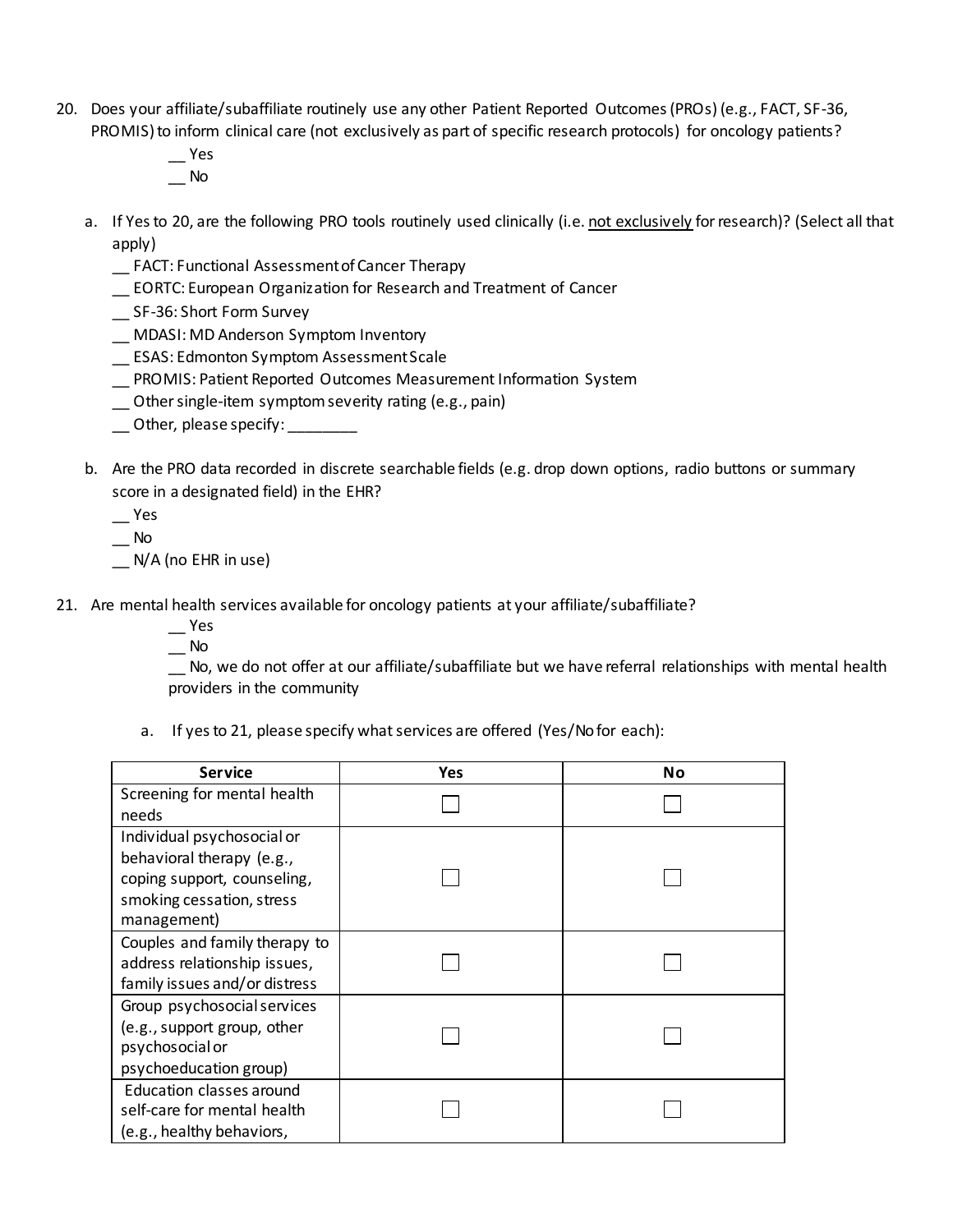| diet/nutrition, exercise, sleep, |  |
|----------------------------------|--|
| respite breaks)                  |  |
| Help in getting respite care     |  |
| (e.g., when someone else         |  |
| takes care of the person a       |  |
| patient cares for, so that they  |  |
| can have a break)                |  |
| Other, please specify:           |  |

b. If yesto 21, Are mental health services available via telemedicine for oncology patients at your affiliate/subaffiliate?

\_\_ Yes

 $\equiv$  No

\_\_ No, but planning in progress

### *Access to Potentially Underserved Patient Populations*

- 22. Does your affiliate/subaffiliate routinely screen oncology patients for health literacy?
	- \_\_ Yes  $\overline{\phantom{0}}$  No
	- a. If Yes to 22, do you use a standardized screening tool?

\_\_ Yes, If Yes, please specify: \_\_\_\_\_\_\_\_\_\_\_\_\_\_\_\_\_\_\_\_\_\_\_\_\_\_\_

- \_\_ No
- 23. Does your affiliate/subaffiliate have mechanisms for the provision of language services for the purpose of recruiting non-English speaking oncology patients for NCORP studies?
	- $-$  Yes  $\overline{\phantom{0}}$  No
	- a. If yesto 23, which of the following mechanisms are available to support recruitment of non-English speaking oncology patients for NCORP studies? (Select all that apply)
		- \_\_ Medical interpreter employed by the hospital or clinic
		- \_\_ Telephone/video interpreter service or other technology (e.g., tablet computer)
		- \_\_ Bilingual staff
		- \_\_ Bilingual Volunteer
		- \_\_ Other, please specify: \_\_\_\_\_\_\_\_\_\_\_\_\_
	- b. If yes to Medical interpreter employed by the hospital, approximately how many interpreters work (part or full time) on site? \_\_\_\_ (whole number)
- 24. Does your affiliate/subaffiliate have any staff members with time dedicated to community outreach with the goal of recruiting non-white and low-income oncology patients into clinical trials and/or NCORP studies?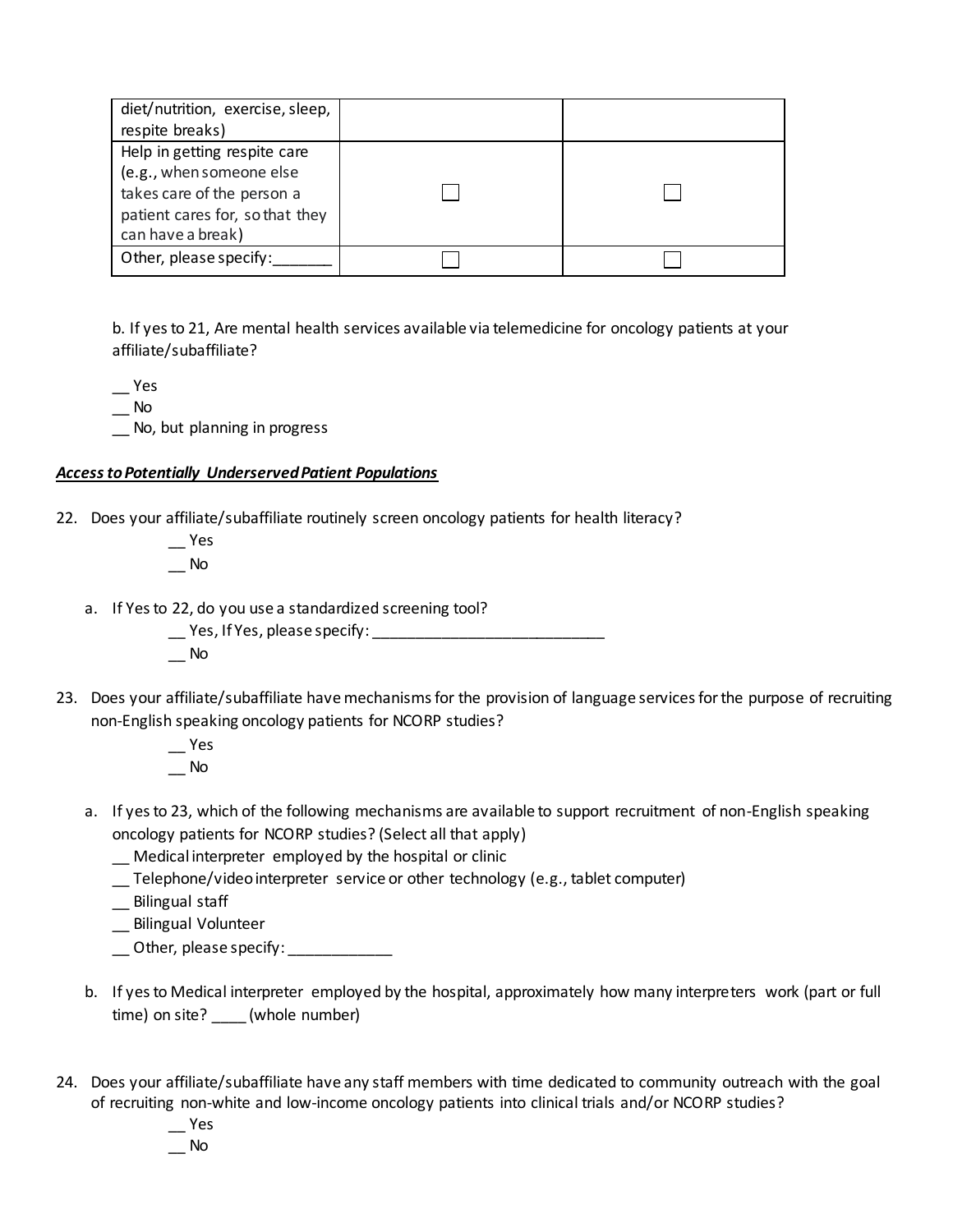- 25. Does your affiliate/subaffiliate have a mechanism in place for oncology patient and/or caregiver stakeholders (e.g. patient advisory boards, patient advocates, support groups) to partner with researchers?
	- $\overline{\phantom{a}}$  Yes
	- \_\_ No

### *Health Equity and Social Determinants of Health*

- 26. Does your affiliate/subaffiliate have formal written policies in place to recruit, retain, and promote a diverse staff that are representative of the demographic characteristics of the oncology service area?
	- \_\_ Yes  $\equiv$  No \_\_ Unsure

### **This section includes questions about services to assist with health-related social needs (sometimes referred to as Social Determinants of Health). Items 27-29 ask about services related to financial distress.**

- 27. Does your affiliate/subaffiliate routinely screen oncology patients for financial distress (i.e., to identify patients with financial distress or at high risk for developing financial distress)?
	- \_\_ Yes  $\overline{\phantom{0}}$  No
- 28. If yes to 27, Which of the following methods are used to identify oncology patients' financial needs (Select all that apply)
	- \_\_ Questions completed by medical team (medical assistant, nurse, nurse assistant, etc.) during rooming
	- Survey completed by patient (If yes, complete 28a and 28b below)
	- \_\_ Social worker evaluation
	- \_\_ Physician referral or documentation
	- \_\_ Risk factor-based screening (i.e., all Medicare patients without supplemental insurance are linked to financial counselor)
	- \_\_ Other, please specify: \_\_\_\_\_\_\_\_\_\_\_\_\_\_\_\_\_\_\_\_\_\_\_\_\_
		- a. If Yes to patient survey: how is the patient survey completed? (Select all that apply)
		- \_\_ Patients complete electronically before appointment
		- \_\_ Patients complete paper form during appointment
		- \_\_ Patients complete electronic form during appointment
		- \_\_ Other, please specify: \_\_\_\_\_\_\_\_\_\_\_\_\_\_\_\_\_\_\_\_\_\_\_\_\_
		- b. If Yes to patient survey, what tool is used for financial screening? (Select all that apply) \_\_ Distress thermometer
		- \_\_ Single question screening, please specify: \_\_\_\_\_\_\_\_\_\_\_\_\_\_\_
		- \_\_ Comprehensive Score for Financial Toxicity (COST)
		- \_\_ Other, please specify: \_\_\_\_\_\_\_\_\_\_\_\_\_\_\_\_\_
- 29. Financial navigation refers to processes by which patients are aided in maximizing their financial assistance after a cancer diagnosis to avoid adverse financial consequences and hardship associated with cancer treatment (e.g., education about and assistance with accessing appropriate financial programs and services). How does your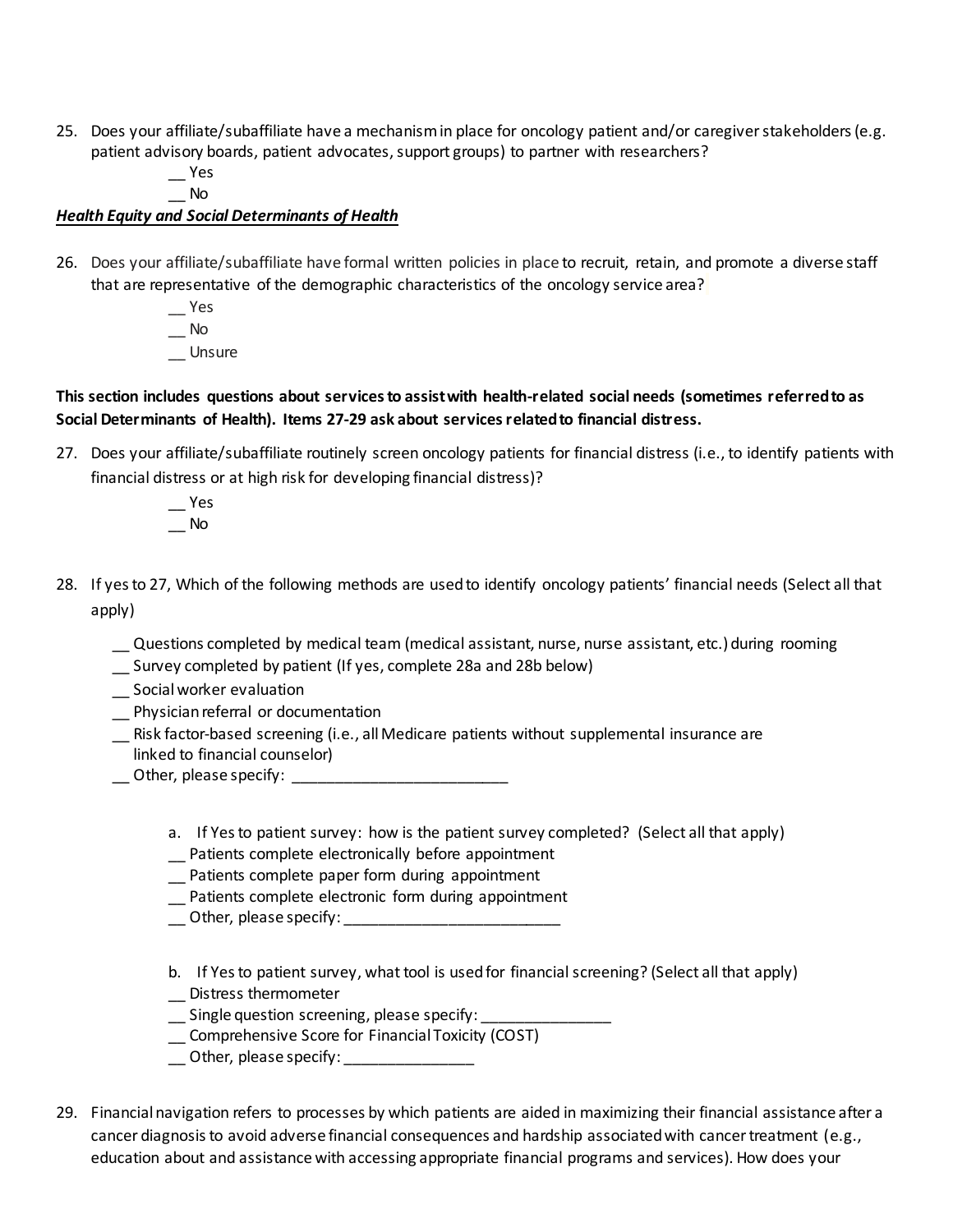affiliate/subaffiliate respond to oncology patients who have financial needs? (Select all that apply)

- \_\_ Dedicated financial navigator or counselor who serves oncology patients
- \_\_ Financial navigator or counselor that is not dedicated to oncology patients (e.g., an individual that serves the entire hospital or select departments)
- \_\_ Social worker
- \_\_ Billing staff
- \_\_ Referred to outside counseling or case management service (If Yes, select all that apply below)
	- \_\_ American Cancer Society
	- \_\_ Other patient advocacy group, please specify: \_\_\_\_\_\_\_\_\_\_\_\_\_\_\_\_\_
	- Provide resources or educational materials (handout, brochure)
- \_\_ None of the above
- \_\_ Other, please specify: \_\_\_\_\_\_\_\_\_\_\_\_\_\_\_\_\_\_\_\_\_\_\_\_\_

### **Questions 30-33 ask about services to assist with additional health-related social needs (excluding financial distress) including housing, transportation, food security, and employment.**

30. Does your affiliate/subaffiliate routinely screen oncology patients to identify health-related social needs (sometimes referred to as Social Determinants of Health) such as housing, transportation, food security, and employment?

> $\overline{\phantom{a}}$  Yes \_\_ No (skip to 34)

- 31. If yes to 30, what types of health-related social needs do you screen for or ask oncology patients about? (Select all that apply)
	- \_\_ Housing Stability and Safety (health and safety hazards within the home)
	- \_\_ Food security
	- \_\_ Access to transportation for medical appointments
	- \_\_ Utilities shut off or at risk of being shut off
	- \_\_ Interpersonal safety (such as intimate-partner violence, elder abuse, and child maltreatment)
	- \_\_ Employment
	- \_\_ Family and Social Support
	- \_\_ Other, please specify: \_\_\_\_\_\_\_\_\_\_\_\_\_\_\_\_
- 32. If yes to 30, which of the following methods are used to identify oncology patients' health-related social needs? (Select all that apply)
	- \_\_ Social worker evaluation
	- \_\_ Patient survey

If Yesto Patient Survey, What tool is used to screen for health-related social needs in oncology patients? (Select all that apply)

- \_\_ CMS ACM Health-Related Social Needs Screening Tool
- \_\_ PRAPARE Assessment Tool
- \_\_ Survey/Tool developed by our clinic
- \_\_ Distress Thermometer
- \_\_ Other, please specify: \_\_\_\_\_\_\_\_\_\_\_\_\_\_\_\_\_\_\_\_\_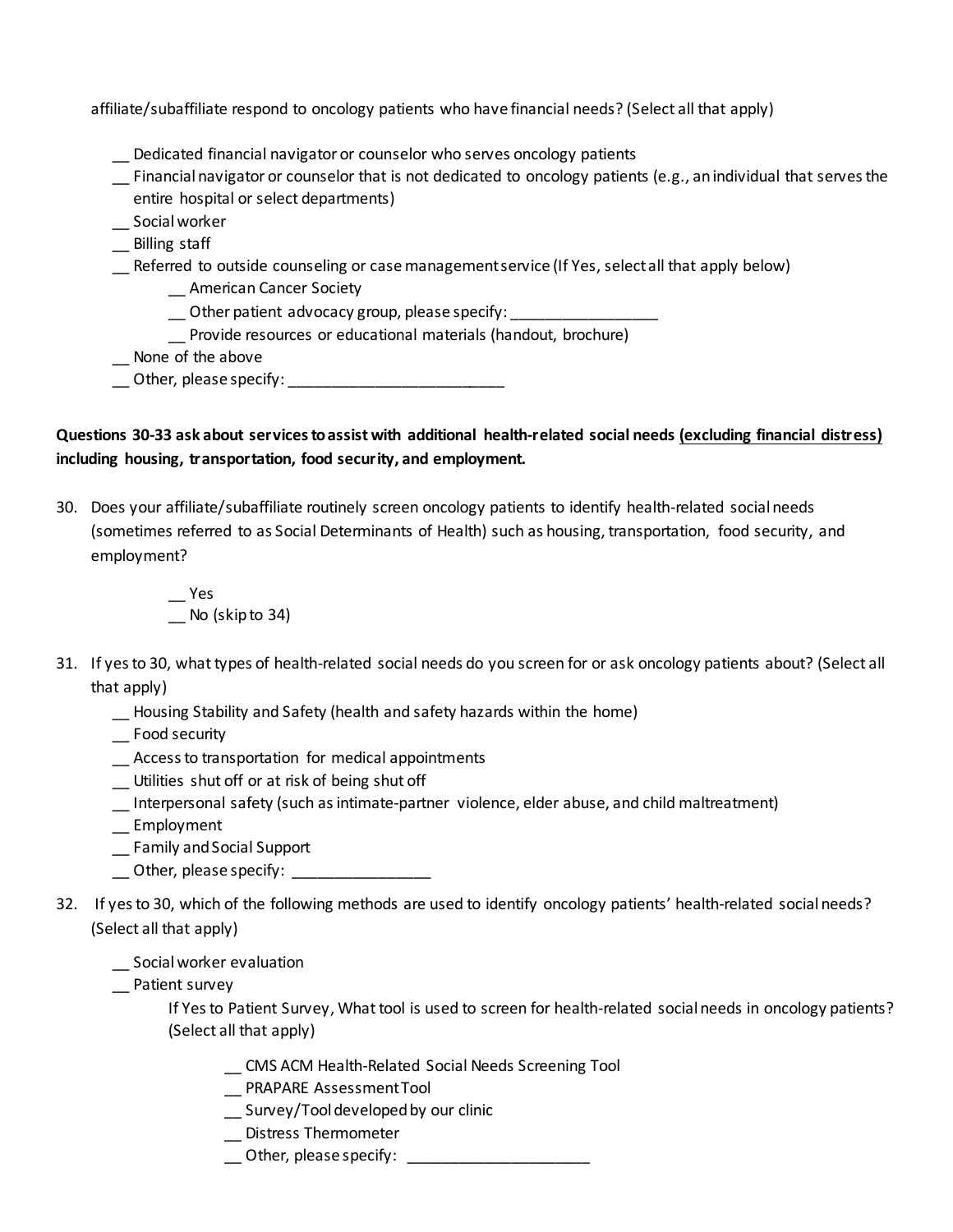\_\_ Other, please specify: \_\_\_\_\_\_\_\_\_\_\_\_\_\_\_\_

- 33. If yes to 30, how does your affiliate/subaffiliate respond to oncology patients who have health-related social needs? (Select all that apply)
	- \_\_ Refer patient to social work
	- \_\_ Refer patient to a navigator
	- \_\_ Refer patient to outside community service provider
	- \_\_ Provide resources or educational materials (handout, brochure)
	- \_\_ Other, please specify: \_\_\_\_\_\_\_\_\_\_\_\_\_\_\_\_\_\_
	- \_\_ NA.(No strategy in place)

### *Capacity for Genetic Testing*

- 34. Does your affiliate/subaffiliate offer genetic testing for high-risk individuals or family members of oncology patients who have or may have a hereditary predisposition?
	- $\overline{\phantom{a}}$  Yes  $\overline{\phantom{a}}$  No
- 35. Does your affiliate/subaffiliate offer genetic counseling for high-risk individuals or family members of oncology patients who have or may have a hereditary predisposition?
	- $\overline{\phantom{a}}$  Yes  $\equiv$  No
- 36. If yes to 35, how do you deliver genetic counseling for oncology patients (Select all that apply)?
	- \_\_ In-person with an onsite genetic counselor
	- \_\_ By the provider ordering the test
	- \_\_ Via telemedicine with an onsite genetic counselor
	- \_\_ Via a telemedicine service provided by the genetic testing company
	- \_\_ Referral to an outside counseling service

### *Caregiver Research Experience*

- 37. Does your affiliate/subaffiliate have experience recruiting informal (unpaid/family) caregivers of oncology patients for research studies?
	- \_\_ Yes \_\_ No
- 38. If yes to 37, in what settings have informal caregivers of oncology patients been recruited at your affiliate/subaffiliate (Select all that apply)?
	- \_\_Radiation Oncology
	- \_\_Medical Oncology
	- \_\_Surgical Oncology
	- \_\_Survivorship Clinic
	- \_\_Hospice Clinic
	- \_\_Other, please specify: \_\_\_\_\_\_\_\_

### *Palliative Care*

39. Do you have palliative care specialists (e.g., NPs, MDs) who see oncology patients at your affiliate/subaffiliate?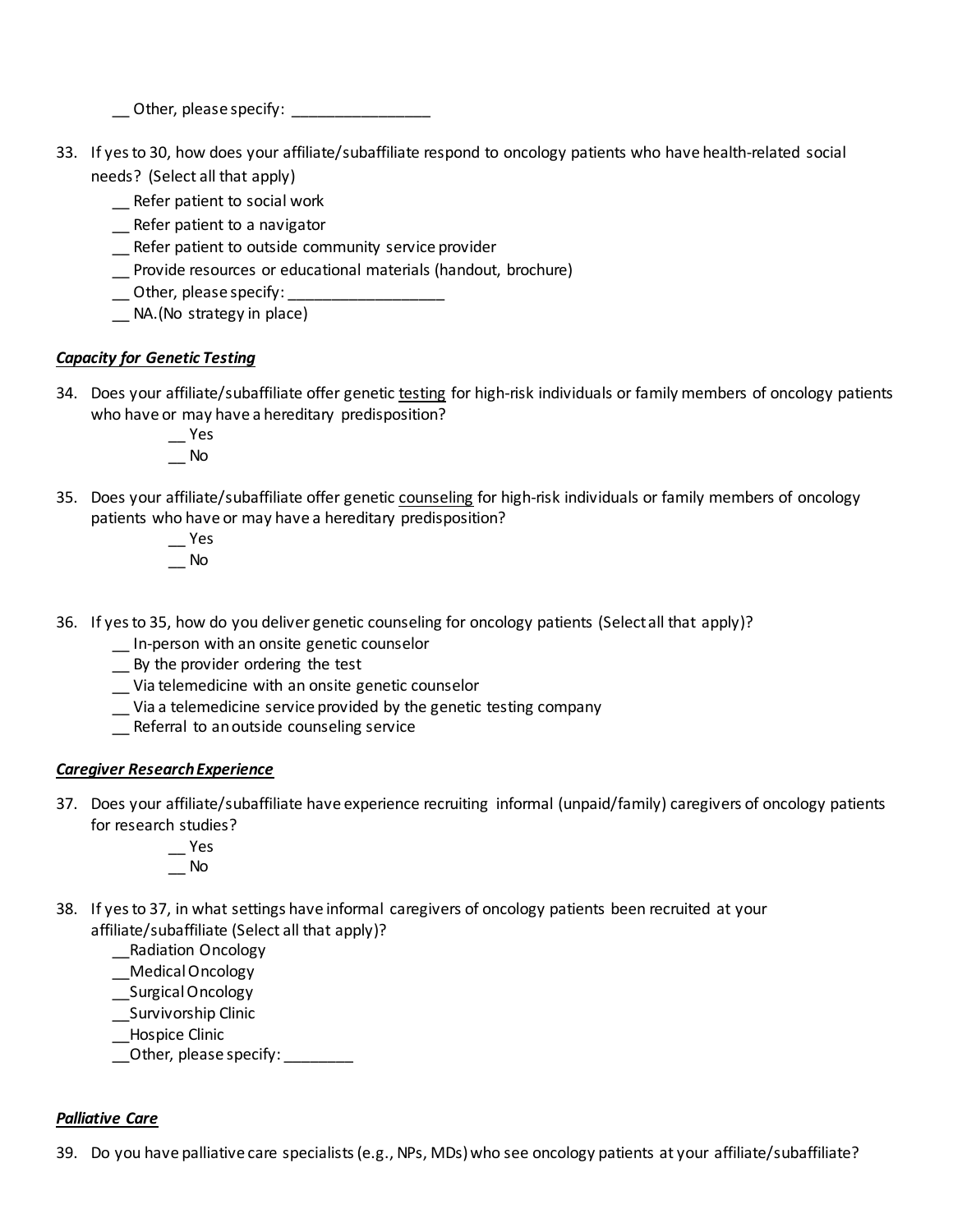\_\_Yes, at my affiliate/subaffiliate

Yes, at a location affiliated with my affiliate/subaffiliate

\_\_No

a. Which type of palliative care specialists see oncology patients at your affiliate/subaffiliate? (Select all that apply)

- \_\_ Physician (MD or DO)
- \_\_ Advance Practice Provider (NP or PA)
- \_\_ Nurse
- \_\_ Social Worker
- \_\_ Chaplain
- \_\_ Other, please specify: \_\_\_\_\_\_\_\_\_\_\_\_\_\_\_\_\_\_\_
- 40. Does your affiliate/subaffiliate provide palliative care to oncology patients in the following settings?

|                                                           | Yes | No |
|-----------------------------------------------------------|-----|----|
| Inpatient                                                 |     |    |
| Outpatient                                                |     |    |
| Palliative Care clinic<br>embedded in oncology            |     |    |
| Palliative Care clinic<br>embedded outside of<br>oncology |     |    |
| Hospice agency within your<br>health system               |     |    |
| Home Based Palliative care<br>(not hospice)               |     |    |
| Telehealth based palliative<br>care                       |     |    |

### *Fertility Preservation Services*

- 41. What fertility preservation services are available to male reproductive age oncology patients treated at your affiliate/subaffiliate? (Select all that apply)
	- \_\_ We do not have fertility preservation services available to male reproductive age patients.
	- \_\_ Spermbanking
		- \_\_ On-site service available within our affiliate/subaffiliate
		- \_\_ Referral to off-site service
	- \_\_ Testicular biopsy
		- \_\_ On-site service available within our affiliate/subaffiliate
		- Referral to off-site service
		- Testicular tissue cryopreservation
			- \_\_ On-site service available within our affiliate/subaffiliate
			- \_\_ Referral to off-site service
	- Other, please specify: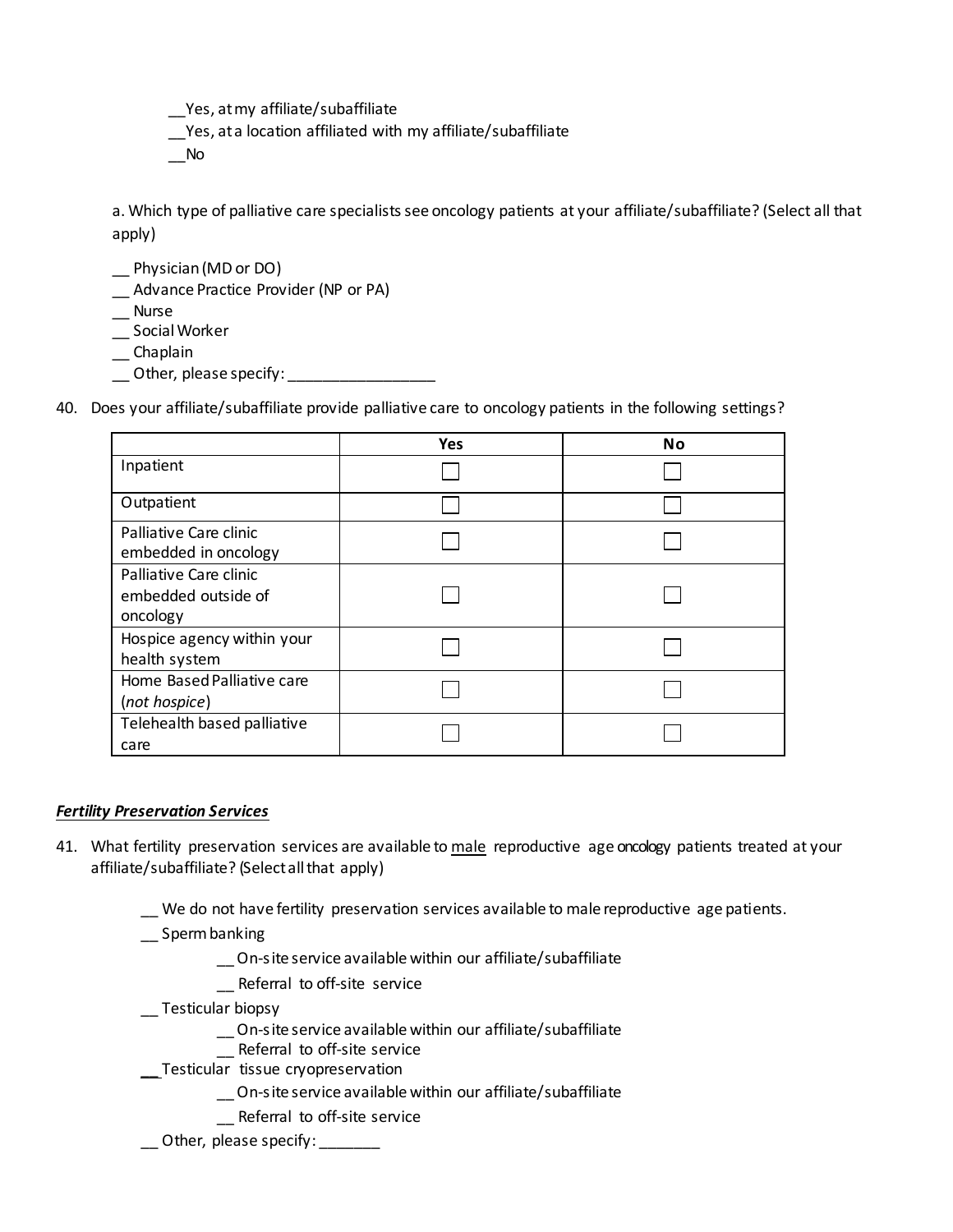- 42. What fertility preservation services are available tofemale reproductive age oncology patients treated at your affiliate/subaffiliate? (Select all that apply)
	- We do not have fertility preservation services available to female reproductive age patients.
	- \_\_ Embryo cryopreservation
		- \_\_ On-site reproductive endocrinology available within our affiliate/subaffiliate
		- Referral to off-site reproductive endocrinology
	- \_\_ Oocyte cryopreservation
		- \_\_ On-site service available within our affiliate/subaffiliate
		- \_\_ Referral to off-site service
	- \_\_ Ovariantissue cryopreservation
		- \_\_ On-site service available within our affiliate/subaffiliate
		- Referral to off-site service
	- $\Box$  Other, please specify:  $\Box$

## *Nutrition and Physical Activity Services*

- 43. Does your affiliate/subaffiliate offer nutrition counseling and intervention for oncology patients?
	- \_\_ Yes
	- \_\_ No
	- a. If yes to 43, how does nutrition counseling occur? (Select all that apply)
		- \_\_ In house nutritionist, no specialty oncology training
		- \_\_ In house nutritionist with specialty oncology training
		- \_\_ Telenutrition (i.e., nutrition services offered remotely by in house providers or staff
		- with technology)
		- \_\_ Outside referral to nutritionist
		- \_\_ Educational materials (e.g., pamphlets) provided by our staff
		- \_\_ Educational materials on our website
		- \_\_ Other, please specify: \_\_\_\_\_\_\_
- 44. Does your affiliate/subaffiliate offer exercise, physical activity, or fitness counseling and interventions (excluding physical therapy services and research interventions) for oncology patients undergoing cancer therapies?
	- $\mathsf{L}$  Yes  $\overline{\phantom{a}}$  No
	- a. If yesto 44, what services are offered (Select all that apply):
		- \_\_ In house exercise/wellness or fitness center
		- \_\_ In house cancer exercise/wellness or cancer rehabilitation program
		- \_\_ In house tele-exercise
		- \_\_ Outside referral to a cancer exercise/wellness or cancer rehabilitation program
		- \_\_ Connected to an outside exercise/wellness program
		- \_\_ Educational materials provided by our staff
		- \_\_ Educational materials on our website
		- Other, please specify: \_\_\_\_\_\_\_

### *Pediatric and Adolescent and Young Adult (AYA)*

45. Does your affiliate/subaffiliate provide oncology care for pediatric patients?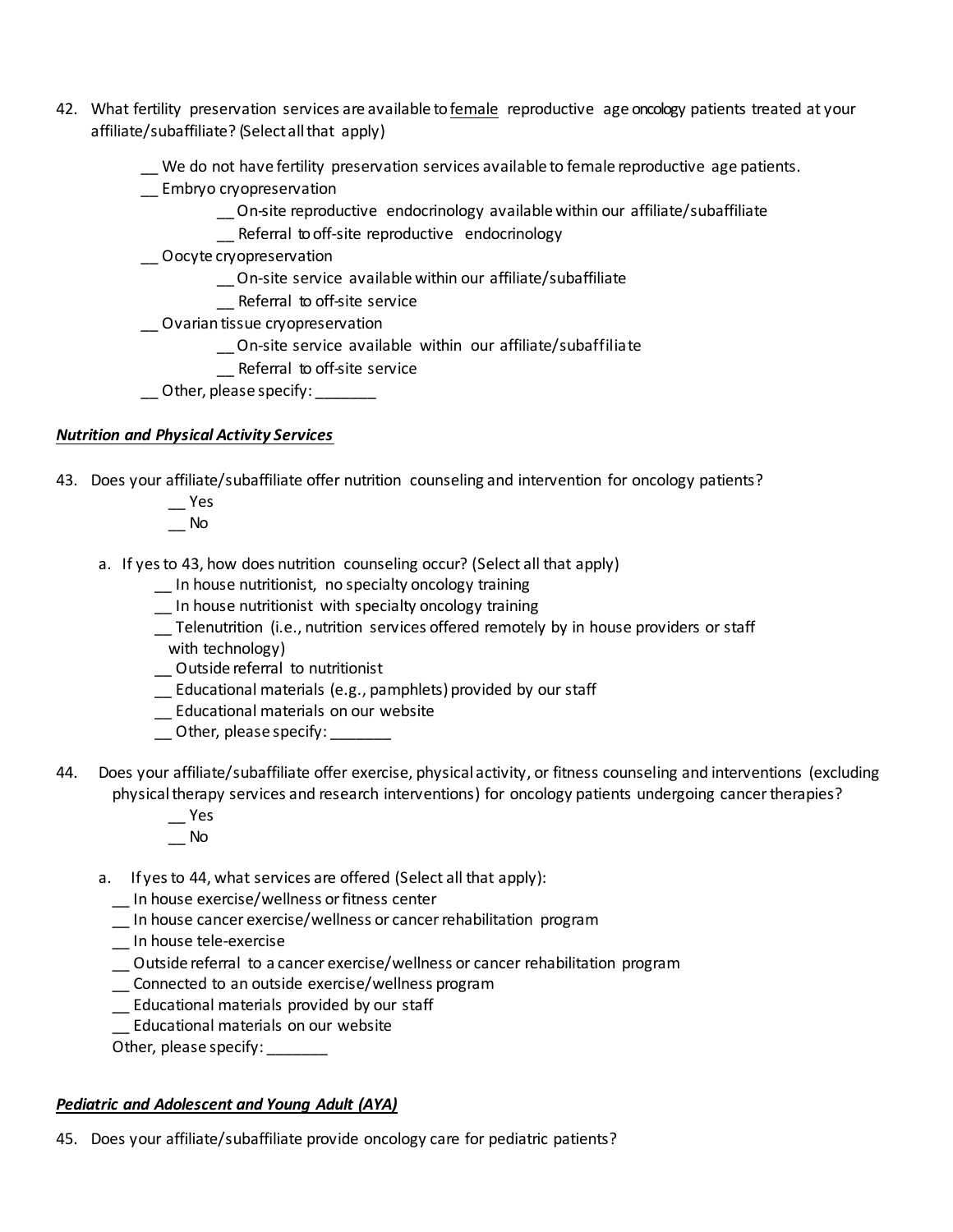\_\_ Yes No (Skip to 49)

46. If yes to 45, who delivers the majority of oncology care for pediatric patients at your affiliate/subaffiliate?

\_\_ Pediatric Oncologists whose practice is focused on pediatric patients deliver the majority of care. \_\_ Oncologists who deliver care to adult, as well as, pediatric patients deliver the majority of care.

- 47. Does your affiliate/subaffiliate have a dedicated Pediatric Oncology Program, defined as tailored resources specifically targeting the pediatric population (which sometimes may include family caregivers) including treatment and supportive care?
	- $-$  Yes  $\overline{\phantom{a}}$  No
- 48. Which of the following services are provided on site at your affiliate/subaffiliate by your Pediatric Oncology Program? (Select all that apply)
	- \_\_ Psychology
	- \_\_ Social work
	- \_\_ Financial navigation
	- \_\_ Peer support
	- \_\_ Chaplain
	- \_\_Certified Child Life Specialist
	- \_\_ Nurse or Social Work Navigator
	- \_\_Lay navigator (a person who is not a nurse or social worker who provides navigation services; sometimes includes a trained person recruited from the community)
	- \_\_ Provides post-treatment survivorship care for patients diagnosed as AYAs
	- \_\_ Provides medical treatment and/or guidance regarding treatment
	- \_\_Other, specify: \_\_\_\_\_\_
- 49. Does your affiliate/subaffiliate have a dedicated Adolescent and Young Adult (AYA) Program, defined as tailored resources specifically targeting the AYA population including treatment and supportive care?
	- $-$  Yes No (Skip to 52)
- 50. If Yes to 49, what is the age range of patients cared for in the AYA oncology program?

Age (numeric) \_\_\_ to Age (numeric) \_\_\_ Age of patients varies. Please explain:

- 51. Which of the following services are provided by your AYA Oncology Program? (Select all that apply)
	- \_\_ Psychology
	- \_\_ Social work
	- \_\_ Financial navigation
	- \_\_ Peer support
	- \_\_ Chaplain
	- \_\_ Certified Child Life Specialist
	- \_\_ Nurse or Social Work Navigator
	- \_\_ Lay navigator (a person who is not a nurse or social worker who provides navigation services; sometimes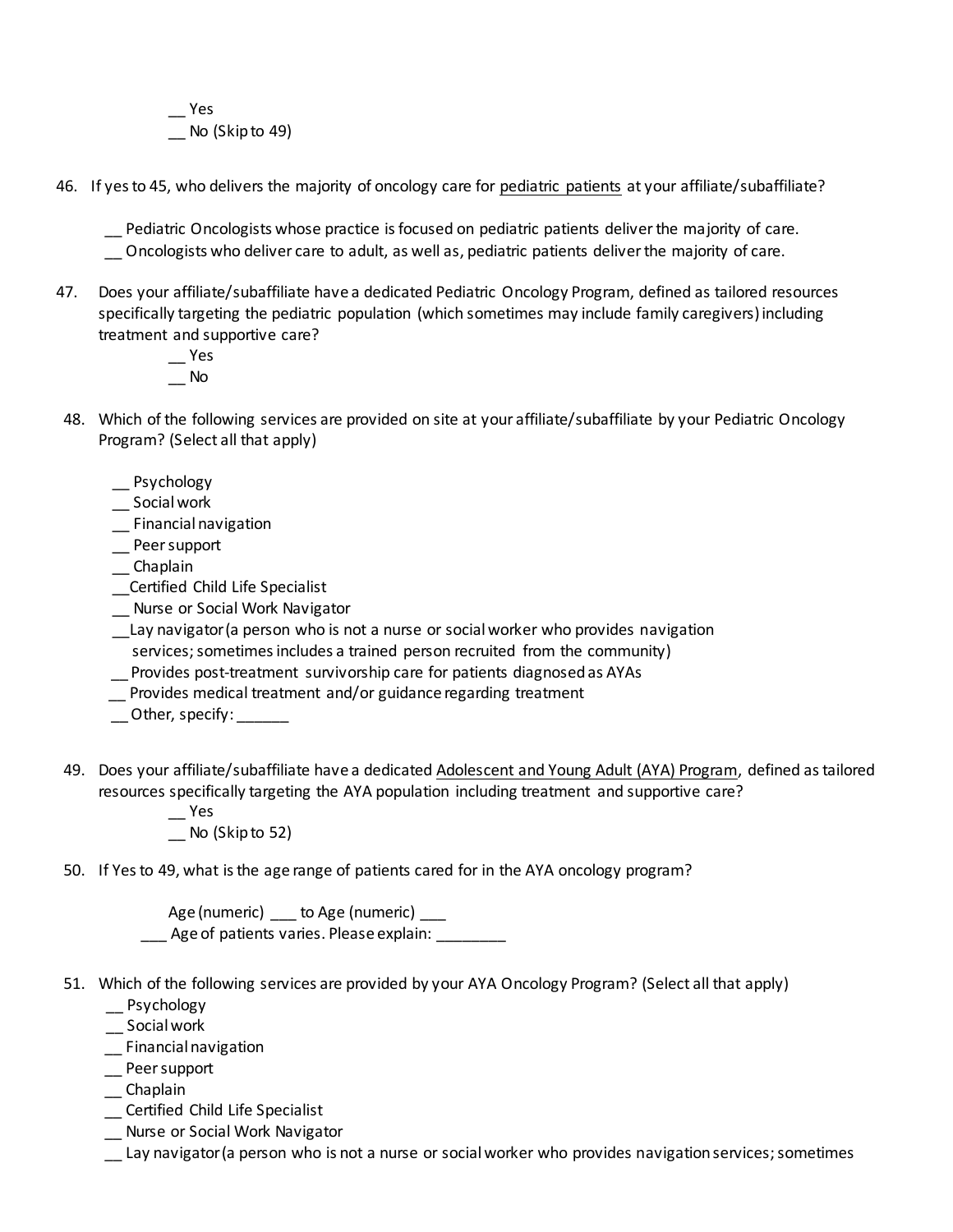includes a trained person recruited from the community)

\_\_ Provides medical treatment and/or guidance regarding treatment

- \_\_ Provides post-treatment survivorship care for patients diagnosed as AYAs
- \_\_ Work/ vocational rehabilitation
- \_\_Other, please specify: \_\_\_\_\_\_\_

### **Section 4: Oncology Patient Population**

52. Enter the estimated number of new analytic oncology cases/year at your affiliate/subaffiliate by disease site and age category, when available (for most recent year available):

|               | Total new<br>cases | New cases ages<br>$0 - 14$          | New cases ages<br>15-39                      | New cases ages<br>40-64                                      | New cases ages 65<br>years and older |
|---------------|--------------------|-------------------------------------|----------------------------------------------|--------------------------------------------------------------|--------------------------------------|
| All cancers   | cases              | cases<br>Selectif not<br>available  | cases<br>__ Select if not<br>available       | cases<br>Select if not<br>available                          | cases<br>Select if not<br>available  |
| <b>Breast</b> | cases              | N/A                                 | cases<br>Select if not<br>available          | cases<br>Select if not<br>available                          | cases<br>Select if not<br>available  |
| Colon         | cases              | N/A                                 | cases<br>Select if not<br>available          | cases<br>Select if not<br>available                          | cases<br>Select if not<br>available  |
| Lung          | cases              | N/A                                 | N/A                                          | cases<br>Select if not<br>available                          | cases<br>Select if not<br>available  |
| Prostate      | cases              | N/A                                 | N/A                                          | cases<br>Select if not<br>available                          | cases<br>Selectif not<br>available   |
| Head & Neck   | cases              | cases<br>Select if not<br>available | $\equiv$ cases<br>_Selectif not<br>available | $\overline{\phantom{a}}$ cases<br>Select if not<br>available | cases<br>Select if not<br>available  |

- 53. Estimated proportion of new analytic oncology cases at your affiliate/subaffiliate that are members of the following ethnic groups (Numbers should total 100%):
	- \_\_\_\_% Hispanic
	- \_\_\_\_% Non-Hispanic
- 54. Estimated proportion of new analytic oncology cases at your affiliate/subaffiliate that are members of the following racial groups (Numbers should total 100%):
	- \_\_\_\_% White
	- \_\_\_\_% Black/African-American
	- \_\_\_\_% Asian
	- \_\_\_\_% Native Hawaiian/Other Pacific Islander
	- \_\_\_\_% American Indian/Alaskan Native
	- \_\_\_\_% More than one race
	- \_\_\_\_% Unknown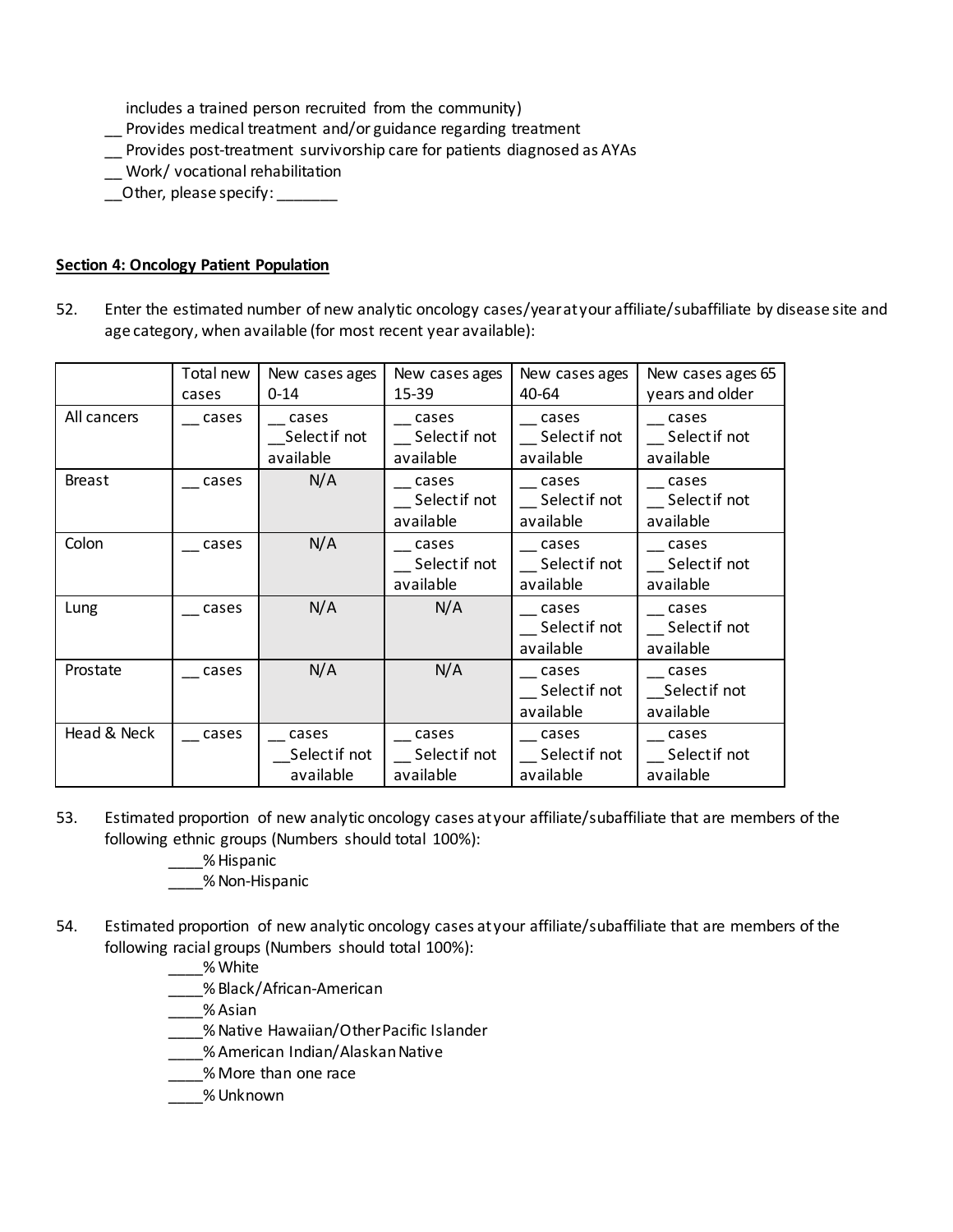55. This question asks about primary insurance coverage for new analytic oncology cases that you see at your affiliate/subaffiliate. Please use the most recent 12-month data available. It may be useful to consult with your billing office when trying to locate the following information. Please estimate the % in each category based on your primary payer data. What proportion of the new analytic cases seen at your affiliate/subaffiliate are in the following groups?

|    |                                         | $0 - 5%$ | 6-10% | 11-30% | 31-49% | >50% |
|----|-----------------------------------------|----------|-------|--------|--------|------|
| а. | Covered by<br>Medicaid                  |          |       |        |        |      |
| b. | Covered by<br>Medicare                  |          |       |        |        |      |
| c. | Self-pay/<br>Charity Care/<br>Uninsured |          |       |        |        |      |

- 56. What percentage of your clinical population is non-English speaking? Note that these data may be accessible from the EHR or interpretive services)
	- $%$
	- a. What are the top 5 non-English languages for your oncology patient population at your affiliate/subaffiliate? Please provide percentages for up to 5 languages where available. The sum of the reported percentages should equal the percentage entered for Question 56. Note that these data may be accessible from the EHR or interpretive services.
		- \_\_\_\_\_% Spanish
		- \_\_\_\_\_% Arabic
		- \_\_\_\_\_% Chinese (Mandarin/Cantonese)
		- \_\_\_\_\_% French/French Creole
		- \_\_\_\_\_% German
		- \_\_\_\_\_% Hindi
		- \_\_\_\_\_% Italian
		- \_\_\_\_\_% Japanese
		- \_\_\_\_\_% Korean
		- \_\_\_\_\_% Polish
		- \_\_\_\_\_% Portuguese
		- \_\_\_\_\_% Russian
		- \_\_\_\_\_% Tagalog
		- \_\_\_\_\_% Vietnamese
		- % other, please specify:
- 57. Several NCORP community sites have requested permission to access the Landscape assessment responses of their affiliates/subaffiliates for planning, reporting, and grant writing purposes. Does your affiliates/subaffiliates consent to release the data from this 2022 Landscape assessment to the PI(s) and CCDR leads of the NCORP Community or Minority Underserved Community Site with which you are affiliated? Information would not be directly released to other affiliates/subaffiliates within your NCORP Community or Minority Underserved Community Site, nor would it